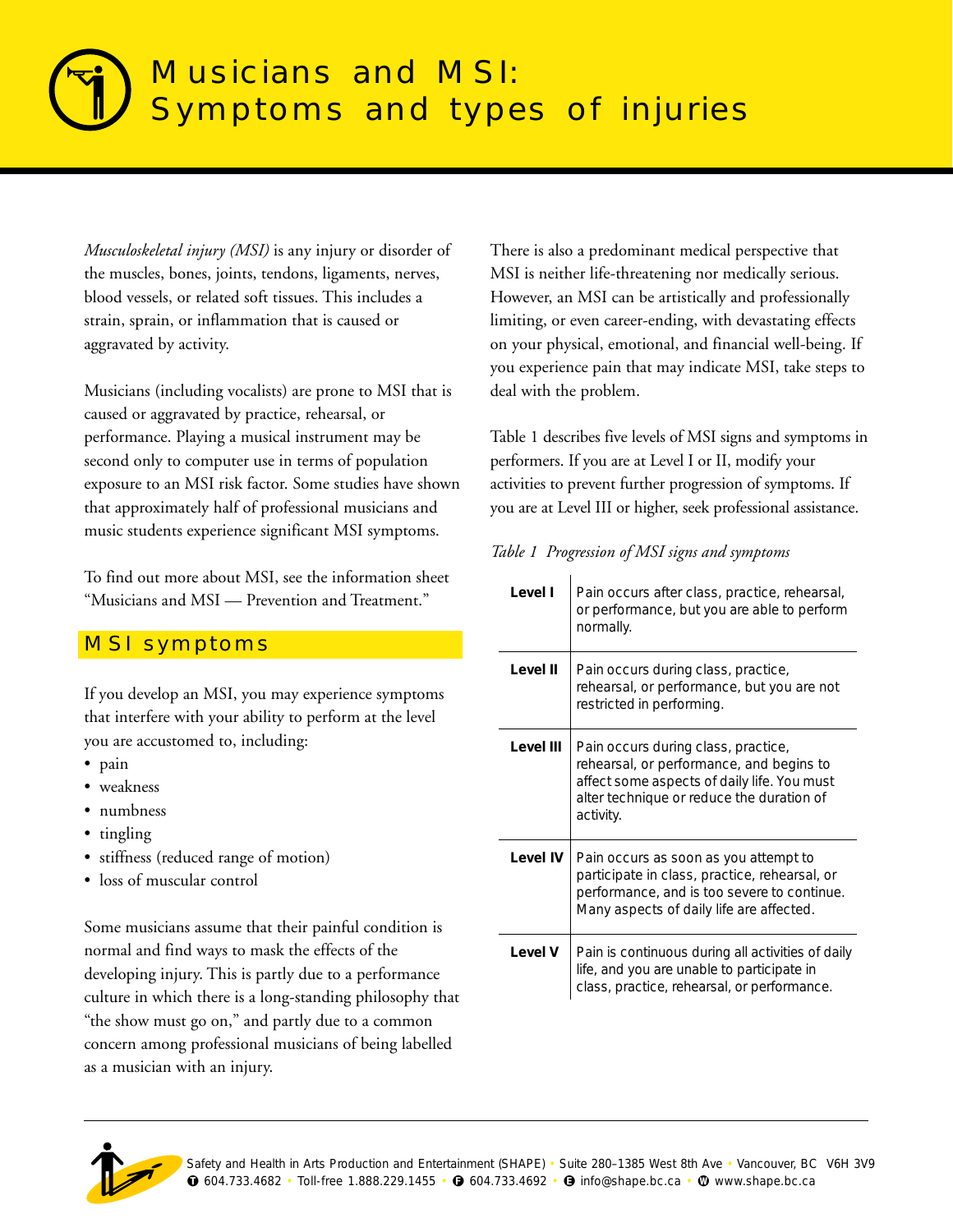### Tendon and muscle disorders

Tendon and muscle disorders that affect musicians include tendinitis and tenosynovitis, strains, and focal dystonia.

#### Tendinitis and tenosynovitis

Tendons are rope-like structures made of strong, smooth fibres that do not stretch. During movement, tendons normally slide within a lubricated tendon sheath. Excessive tension in the tendon or the friction of repeated movements can result in irritation of the tendon (*tendinitis*) or sheath (*tenosynovitis*). Awkward postures that stretch or bend tendons around joints increase tension and friction, contributing to the risk of MSIs such as tendinitis.

#### **Strains**

A *strain* is a stretch or tear of muscle fibres or connecting tissues such as tendons or fascia. Chronic strains result from overuse of muscles. Acute strains result from traumatic injuries to muscles.

Excessive tension or impacts can eventually tear tendon fibres much like a rope can become frayed. Tendon strains usually result in the formation of scar tissue. Repeatedly strained tendons can become thickened, bumpy, and irregular. Prolonged irritation of the tendon sheath can cause the lining of the sheath to thicken and constrict, making it difficult for the tendon to slide in the sheath.

#### Focal dystonia

*Focal dystonia* is a muscle malfunction at a specific location, which may result in:

- cramping
- involuntary flexing or straightening of a joint
- a sense of fatigue
- loss of coordination



Focal dystonia may or may not be painful, but it will interfere with your ability to play an instrument.

Muscle cramping is not necessarily focal dystonia. Cramping or stiffness may occur as a result of the fatigue induced by a particularly long or difficult practice session, rehearsal, or performance. However, focal dystonia is a condition in which muscle dysfunction can occur in the absence of fatigue.

Focal dystonia typically affects the:

- hands and fingers of string and keyboard players
- feet of drummers
- vocal chords of vocalists
- embouchure of brass players

You may experience referred symptoms in other parts of your body when cramping or spasm occurs in the neck or back muscles.

*Figure 1 MSIs common to musicians*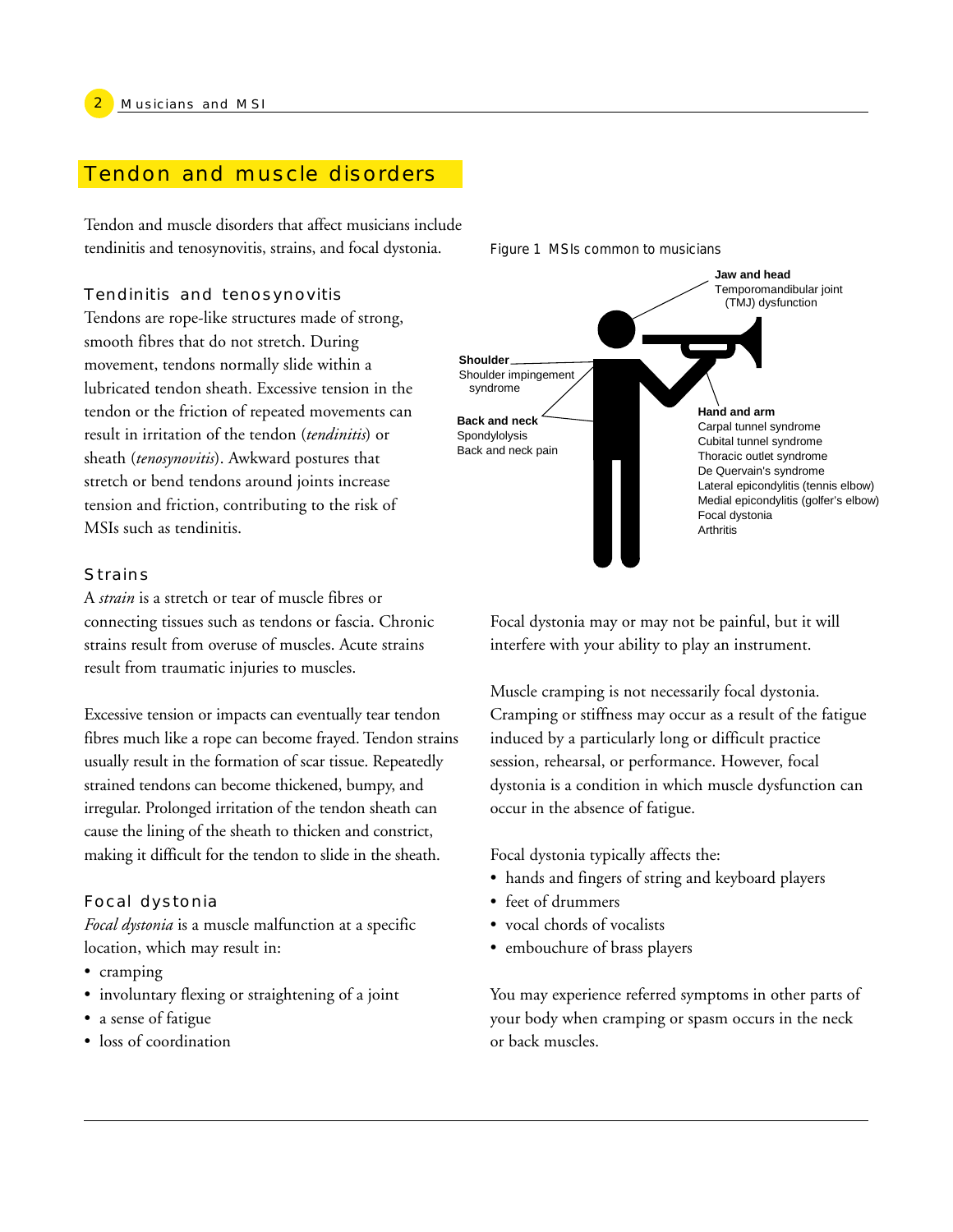3

#### Tendon and muscle disorders in specific body parts

Each musical instrument has particular physical and postural demands that place stresses on the body. Knowing the parts of your body that are more prone to injury may help you prevent MSI.

*Table 2 Tendon and muscle disorders in specific body parts*

| <b>Body parts</b>              | What goes wrong?                                                                                                                                                                                                                                                                                                      | Which instruments/who is it usually associated with?                                                                                                                                                                            |  |
|--------------------------------|-----------------------------------------------------------------------------------------------------------------------------------------------------------------------------------------------------------------------------------------------------------------------------------------------------------------------|---------------------------------------------------------------------------------------------------------------------------------------------------------------------------------------------------------------------------------|--|
| hands, wrists,<br>and forearms | Muscle strains occur in the small hand muscles<br>that control lateral finger movement and finger<br>spread, as well as those that flex the finger at<br>the large metacarpal joint.                                                                                                                                  | • keyboards<br>· guitar                                                                                                                                                                                                         |  |
|                                | De Quervain's syndrome is pain in the tendons at<br>the base of the thumb and on the thumb side of<br>the forearm. It becomes painful to move the<br>thumb away from the hand or engage in activities<br>that require a firm grip or twisting motion.                                                                 | • clarinet and oboe<br>$\cdot$ flute<br>• keyboards<br>• percussion                                                                                                                                                             |  |
|                                | Irritation occurs in the muscles and tendons in<br>the forearm that flex and extend the wrist.                                                                                                                                                                                                                        | Instruments that require awkward postures, force, and<br>fine coordinated movement of the hands and fingers,<br>including strings, oboe, French horn, and flute.                                                                |  |
| elbows and<br>shoulders        | Epicondylitis is elbow soreness where the<br>forearm muscles attach to the bone on the<br>elbow's outer edge (lateral epicondylitis) or inner<br>edge (medial epicondylitis). It may also cause<br>forearm or wrist pain.                                                                                             | Instruments that require complex postures with rotation<br>of the forearm, bending of the wrist, and independent<br>finger movement, including keyboards, percussion,<br>clarinet, oboe, harp, and trombone.                    |  |
|                                | Rotator cuff tendinitis is irritation of the shoulder<br>tendons. Pain usually occurs in the top or front<br>part of the shoulder, or on the outer part of the<br>upper arm.                                                                                                                                          | Instruments that require the arm to be in a raised<br>position with the elbow pointing outward or forward,<br>including violin, viola, cello, double bass, and bassoon.                                                         |  |
| back and neck                  | Low back pain is common among musicians.                                                                                                                                                                                                                                                                              | Musicians sitting in restricted postures for long periods.                                                                                                                                                                      |  |
|                                | Upper back and neck pain are common in<br>certain musicians.                                                                                                                                                                                                                                                          | Instruments that require specific playing postures and<br>force, particularly of the head and upper arms, to<br>support the instrument, including violin, viola, flute,<br>harp, saxophone, keyboard, double bass, and bassoon. |  |
| head and face                  | Muscle strains occur in the muscle that controls<br>the shape of the mouth and lips (orbicularis oris).                                                                                                                                                                                                               | • vocalists<br>• horn players                                                                                                                                                                                                   |  |
|                                | Disorders occur in the temporomandibular joint<br>(TMJ), where the jaw joins the skull in front of the<br>ears. Pain may seem to be a headache or involve<br>the face and neck, and is usually related to either<br>excessive muscle tension (for example, teeth<br>clenching) or to degradation of the joint itself. | Instruments that require careful and sustained jaw<br>positioning:<br>• violin and viola<br>· saxophone<br>• clarinet<br>• French horn                                                                                          |  |

**Note:** The material in this publication is intended only as educational information and is not meant to replace the knowledge and services of qualified medical professionals. Furthermore, this publication does not replace the Occupational Health and Safety Regulation administered by the Workers' Compensation Board of British Columbia. Employers and workers should always refer to the Regulation for specific requirements that apply to their activities.